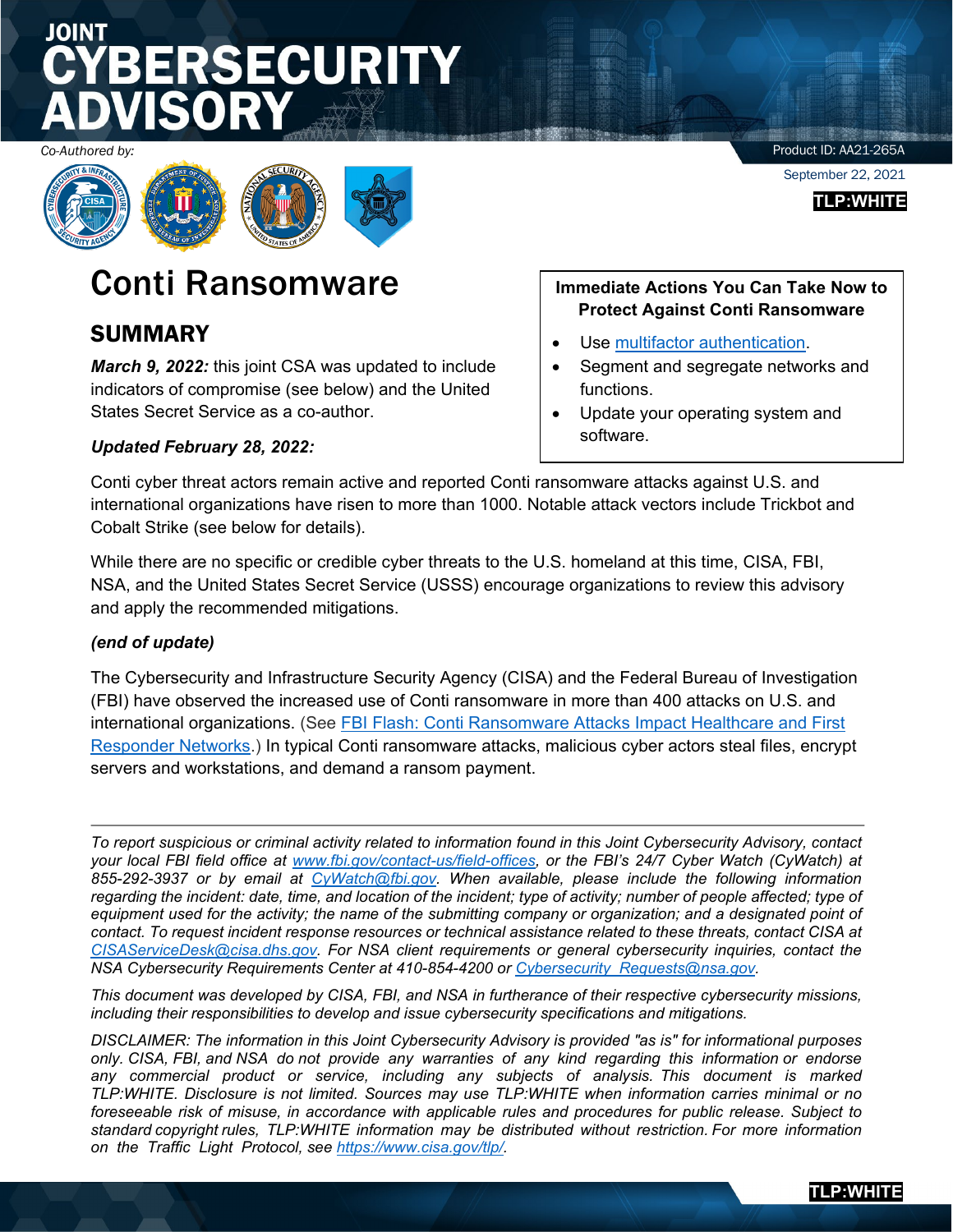#### **TLP:WHITE**

To secure systems against Conti ransomware, CISA, FBI, and the National Security Agency (NSA) recommend implementing the mitigation measures described in this Advisory, which include requiring multifactor authentication (MFA), implementing network segmentation, and keeping operating systems and software up to date.

[Click here](https://www.us-cert.gov/sites/default/files/publications/AA21-265A.stix.xml) for indicators of compromise (IOCs) in STIX format.

**Note**: *This Alert uses the MITRE Adversarial Tactics, Techniques, and Common Knowledge (ATT&CK®) framework, version 9. See the [ATT&CK for Enterprise](https://attack.mitre.org/versions/v9/techniques/enterprise/) for all referenced threat actor tactics and techniques*.

### TECHNICAL DETAILS

While Conti is considered a ransomware-as-a-service (RaaS) model ransomware variant, there is variation in its structure that differentiates it from a typical affiliate model. It is likely that Conti developers pay the deployers of the ransomware a wage rather than a percentage of the proceeds from a successful attack.

Conti actors often gain initial access [\[TA0001\]](https://attack.mitre.org/versions/v9/tactics/TA0001/) to networks through:

- Spearphishing campaigns using tailored emails that contain malicious attachments [\[T1566.001\]](https://attack.mitre.org/versions/v9/techniques/T1566/001/) or malicious links [\[T1566.002\]](https://attack.mitre.org/versions/v9/techniques/T1566/002/);
	- $\circ$  Malicious Word attachments often contain embedded scripts that can be used to download or drop other malware—such as TrickBot and IcedID, and/or Cobalt Strike to assist with lateral movement and later stages of the attack life cycle with the eventual goal of deploying Conti ransomware[.\[1\],](https://attack.mitre.org/software/S0575/)[\[2\],](https://attack.mitre.org/software/S0266/)[\[3\]](https://attack.mitre.org/software/S0483/)
- Stolen or weak Remote Desktop Protocol (RDP) credentials [1078];[\[4\]](https://www.cisa.gov/sites/default/files/Conti%20Ransomware%20Heathcare%20networks.pdf)
- Phone calls;
- Fake software promoted via search engine optimization;
- Other malware distribution networks (e.g., ZLoader); and
- Common vulnerabilities in external assets.

In the execution phase [\[TA0002\]](https://attack.mitre.org/versions/v9/tactics/TA0002/), actors run a getuid payload before using a more aggressive payload to reduce the risk of triggering antivirus engines. CISA and FBI have observed Conti actors using Router Scan, a penetration testing tool, to maliciously scan for and brute force [\[T1110\]](https://attack.mitre.org/versions/v9/techniques/T1110/) routers, cameras, and network-attached storage devices with web interfaces. Additionally, actors use Kerberos attacks [\[T1558.003\]](https://attack.mitre.org/versions/v9/techniques/T1558/003/) to attempt to get the Admin hash to conduct brute force attacks.

Conti actors are known to exploit legitimate remote monitoring and management software and remote desktop software as backdoors to maintain persistence [\[TA0003\]](https://attack.mitre.org/versions/v9/tactics/TA0003/) on victim networks.[\[5\]](https://ransomwaredaily.com/conti-ransomware-gang-playbook-mentions-msp-software-channele2e/) The actors use tools already available on the victim network—and, as needed, add additional tools such as Windows Sysinternals and Mimikatz—to obtain users' hashes and clear-text credentials, which enable the actors to escalate privileges [\[TA0004\]](https://attack.mitre.org/versions/v9/tactics/TA0004/) within a domain and perform other post-exploitation and lateral movement tasks [\[TA0008\]](https://attack.mitre.org/versions/v9/tactics/TA0008/). In some cases, the actors also use TrickBot malware to carry out post-exploitation tasks.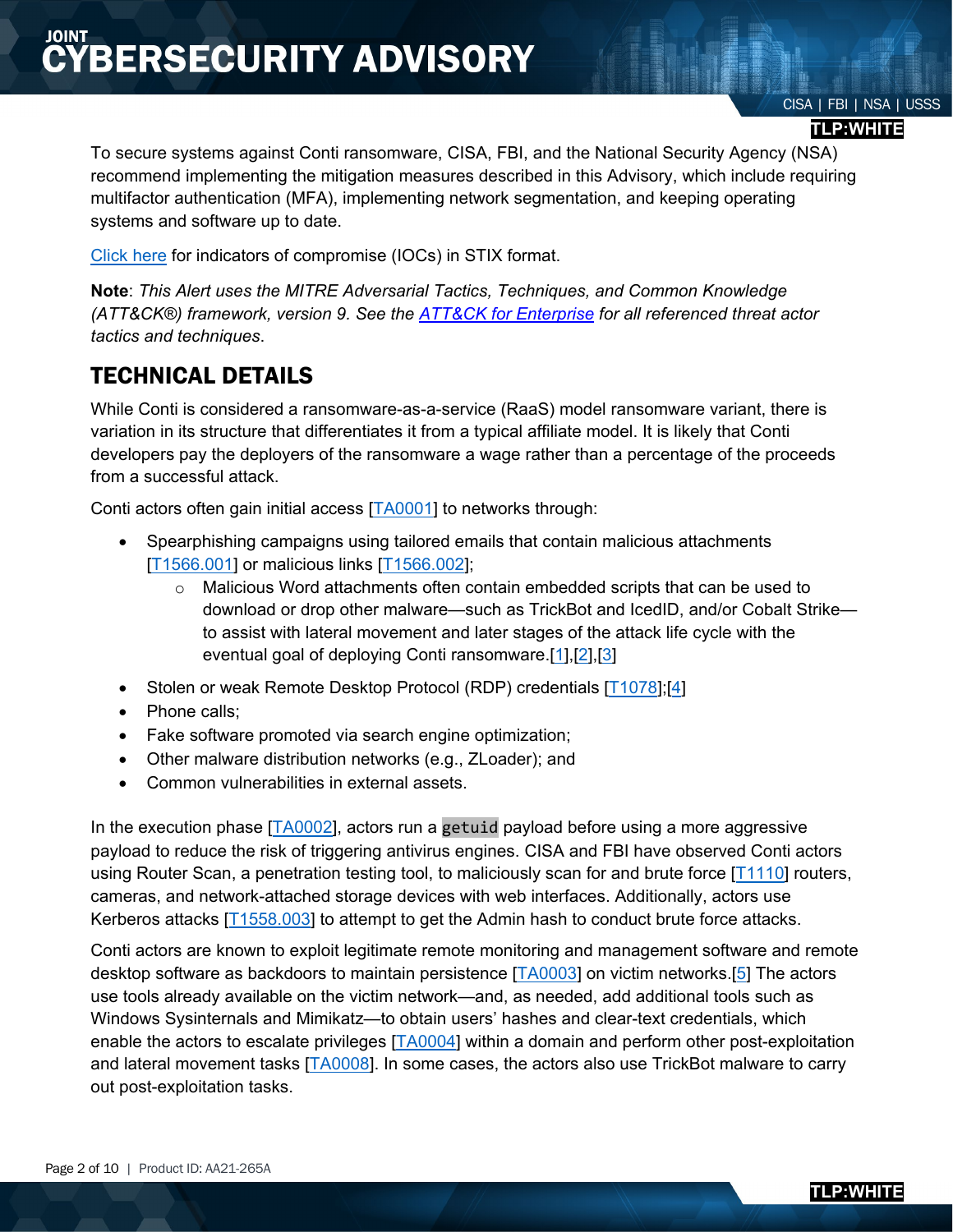### CISA | FBI | NSA | USSS

#### **TLP:WHITE**

According to a recently leaked threat actor "playbook,"[\[6\]](https://blog.talosintelligence.com/2021/09/Conti-leak-translation.html) Conti actors also exploit vulnerabilities in unpatched assets, such as the following, to escalate privileges [\[TA0004\]](https://attack.mitre.org/versions/v9/tactics/TA0004/) and move laterally [\[TA0008\]](https://attack.mitre.org/versions/v9/tactics/TA0008/) across a victim's network:

- 2017 Microsoft Windows Server Message Block 1.0 server vulnerabilities;[\[7\]](https://docs.microsoft.com/en-us/security-updates/securitybulletins/2017/ms17-010)
- "PrintNightmare" vulnerability (CVE-2021-34527) in Windows Print spooler service;[\[8\]](https://msrc.microsoft.com/update-guide/vulnerability/CVE-2021-34527) and
- "Zerologon" vulnerability (CVE-2020-1472) in Microsoft Active Directory Domain Controller systems.[\[9\]](https://msrc.microsoft.com/update-guide/en-US/vulnerability/CVE-2020-1472)

Artifacts leaked with the playbook identify four Cobalt Strike server Internet Protocol (IP) addresses Conti actors previously used to communicate with their command and control (C2) server.

- $\bullet$  162.244.80[.]235
- 85.93.88[.]165
- $\bullet$  185.141.63[.]120
- $\bullet$  82.118.21[.]1

CISA and FBI have observed Conti actors using different Cobalt Strike server IP addresses unique to different victims.

Conti actors often use the open-source Rclone command line program for data exfiltration [\[TA0010\]](https://attack.mitre.org/versions/v9/tactics/TA0010/). After the actors steal and encrypt the victim's sensitive data  $[T1486]$ , they employ a double extortion technique in which they demand the victim pay a ransom for the release of the encrypted data and threaten the victim with public release of the data if the ransom is not paid.

### INDICATORS OF COMPROMISE

### *Updated March 9, 2022:*

The following domains have registration and naming characteristics similar to domains used by groups that have distributed Conti ransomware. Many of these domains have been used in malicious operations; however, some may be abandoned or may share similar characteristics coincidentally.

| <b>Domains</b> |               |               |               |               |
|----------------|---------------|---------------|---------------|---------------|
| badiwaw[.]com  | fipoleb[.]com | kipitep[.]com | pihafi[.]com  | tiyuzub[.]com |
| balacif[.]com  | fofudir[.]com | kirute[.]com  | pilagop[.]com | tubaho[.]com  |
| barovur[.]com  | fulujam[.]com | kogasiv[.]com | pipipub[.]com | vafici[.]com  |
| basisem[.]com  | ganobaz[.]com | kozoheh[.]com | pofifa[.]com  | vegubu[.]com  |
| bimafu[.]com   | gerepa[.]com  | kuxizi[.]com  | radezig[.]com | vigave[.]com  |
| bujoke[.]com   | gucunug[.]com | kuyeguh[.]com | raferif[.]com | vipeced[.]com |
| buloxo[.]com   | guvafe[.]com  | lipozi[.]com  | ragojel[.]com | vizosi[.]com  |
| bumoyez[.]com  | hakakor[.]com | lujecuk[.]com | rexagi[.]com  | vojefe[.]com  |
| bupula[.]com   | hejalij[.]com | masaxoc[.]com | rimurik[.]com | vonavu[.]com  |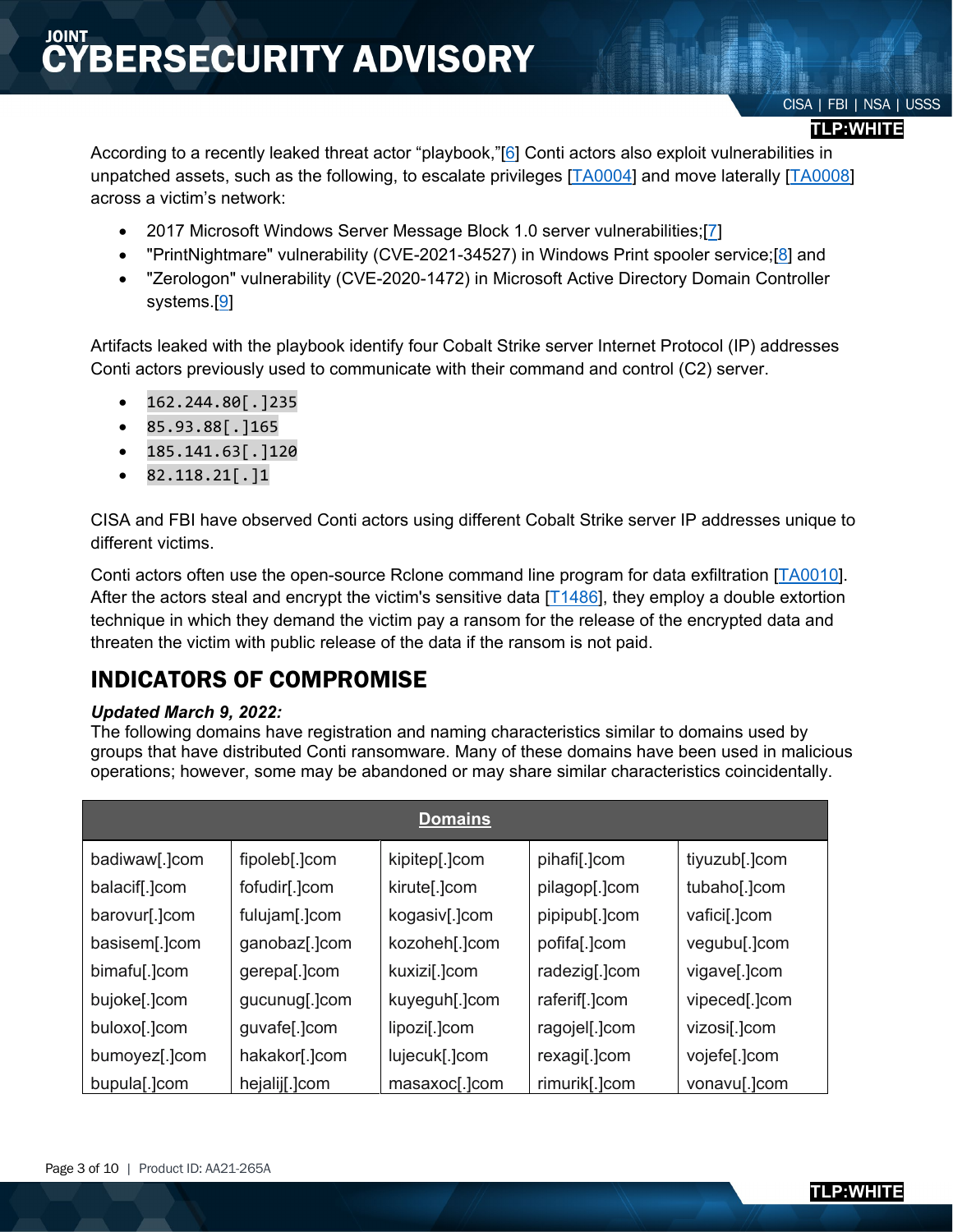### CISA | FBI | NSA | USSS

| Œ | v<br>ш<br>. . | г |  |
|---|---------------|---|--|
|   |               |   |  |

| cajeti[.]com  | hepide[.]com  | mebonux[.]com | rinutov[.]com | wezeriw[.]com |
|---------------|---------------|---------------|---------------|---------------|
| cilomum[.]com | hesovaw[.]com | mihojip[.]com | rusoti[.]com  | wideri[.]com  |
| codasal[.]com | hewecas[.]com | modasum[.]com | sazoya[.]com  | wudepen[.]com |
| comecal[.]com | hidusi[.]com  | moduwoj[.]com | sidevot[.]com | wuluxo[.]com  |
| dawasab[.]com | hireja[.]com  | movufa[.]com  | solobiv[.]com | wuvehus[.]com |
| derotin[.]com | hoguyum[.]com | nagahox[.]com | sufebul[.]com | wuvici[.]com  |
| dihata[.]com  | jecubat[.]com | nawusem[.]com | suhuhow[.]com | wuvidi[.]com  |
| dirupun[.]com | jegufe[.]com  | nerapo[.]com  | sujaxa[.]com  | xegogiv[.]com |
| dohigu[.]com  | joxinu[.]com  | newiro[.]com  | tafobi[.]com  | xekezix[.]com |
| dubacaj[.]com | kelowuh[.]com | paxobuy[.]com | tepiwo[.]com  |               |
| fecotis[.]com | kidukes[.]com | pazovet[.]com | tifiru[.]com  |               |

**(End of update)**

### MITRE ATT&CK TECHNIQUES

[Conti ransomware](https://attack.mitre.org/software/S0575/) uses the ATT&CK techniques listed in table 1.

| <b>Initial Access</b>                                                        |                   |                                                                                                                                                                           |  |
|------------------------------------------------------------------------------|-------------------|---------------------------------------------------------------------------------------------------------------------------------------------------------------------------|--|
| <b>Technique Title</b>                                                       | ID                | <b>Use</b>                                                                                                                                                                |  |
| <b>Valid Accounts</b>                                                        | T <sub>1078</sub> | Conti actors have been observed gaining<br>unauthorized access to victim networks<br>through stolen Remote Desktop Protocol<br>(RDP) credentials.                         |  |
| Phishing: Spearphishing<br>Attachment                                        | T1566.001         | Conti ransomware can be delivered using<br>TrickBot malware, which is known to use an<br>email with an Excel sheet containing a<br>malicious macro to deploy the malware. |  |
| Phishing: Spearphishing<br>Link                                              | T1566.002         | Conti ransomware can be delivered using<br>TrickBot, which has been delivered via<br>malicious links in phishing emails.                                                  |  |
| <b>Execution</b>                                                             |                   |                                                                                                                                                                           |  |
| <b>Command and Scripting</b><br>Interpreter: Windows<br><b>Command Shell</b> | T1059.003         | Conti ransomware can utilize command line<br>options to allow an attacker control over how it<br>scans and encrypts files.                                                |  |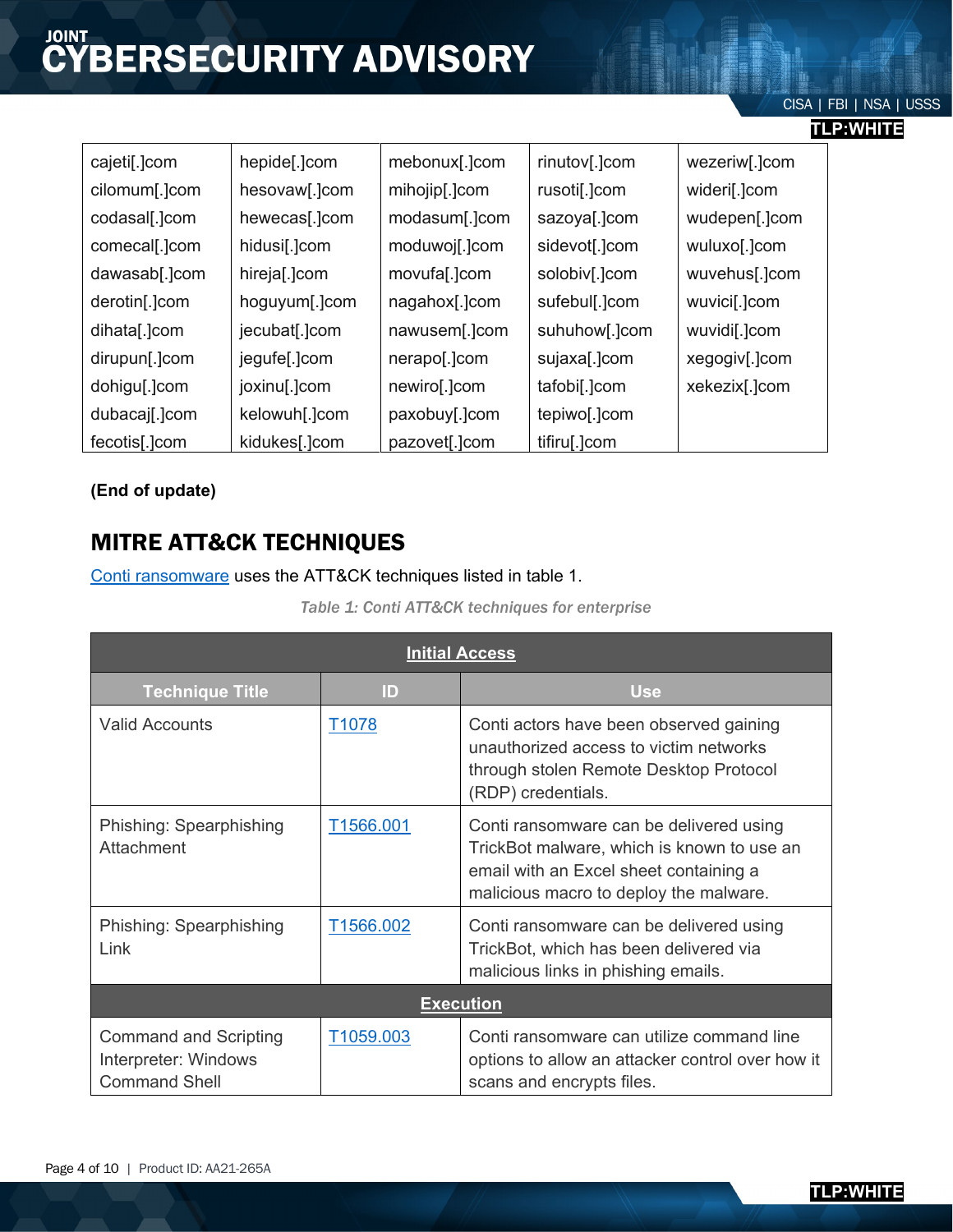# **CYBERSECURITY ADVISORY**

### **TLP:WHITE**

| <b>Native Application</b><br>Programming Interface<br>(API) | T1106             | Conti ransomware has used API calls during<br>execution.                                                                                                                                                                                                                                                                                                                                                                                                                                                                                                      |  |
|-------------------------------------------------------------|-------------------|---------------------------------------------------------------------------------------------------------------------------------------------------------------------------------------------------------------------------------------------------------------------------------------------------------------------------------------------------------------------------------------------------------------------------------------------------------------------------------------------------------------------------------------------------------------|--|
|                                                             |                   | <b>Persistence</b>                                                                                                                                                                                                                                                                                                                                                                                                                                                                                                                                            |  |
| <b>Valid Accounts</b>                                       | T <sub>1078</sub> | Conti actors have been observed gaining<br>unauthorized access to victim networks<br>through stolen RDP credentials.                                                                                                                                                                                                                                                                                                                                                                                                                                          |  |
| <b>External Remote Services</b>                             | T1133             | Adversaries may leverage external-facing<br>remote services to initially access and/or<br>persist within a network. Remote services<br>such as virtual private networks (VPNs), Citrix,<br>and other access mechanisms allow users to<br>connect to internal enterprise network<br>resources from external locations. There are<br>often remote service gateways that manage<br>connections and credential authentication for<br>these services. Services such as Windows<br>Remote Management can also be used<br>externally.<br><b>Privilege Escalation</b> |  |
|                                                             |                   |                                                                                                                                                                                                                                                                                                                                                                                                                                                                                                                                                               |  |
| Process Injection: Dynamic-<br>link Library Injection       | T1055.001         | Conti ransomware has loaded an encrypted<br>dynamic-link library (DLL) into memory and<br>then executes it.                                                                                                                                                                                                                                                                                                                                                                                                                                                   |  |
| <b>Defense Evasion</b>                                      |                   |                                                                                                                                                                                                                                                                                                                                                                                                                                                                                                                                                               |  |
| <b>Obfuscated Files or</b><br>Information                   | T <sub>1027</sub> | Conti ransomware has encrypted DLLs and<br>used obfuscation to hide Windows API calls.                                                                                                                                                                                                                                                                                                                                                                                                                                                                        |  |
| Process Injection: Dynamic-<br>link Library Injection       | T1055.001         | Conti ransomware has loaded an encrypted<br>DLL into memory and then executes it.                                                                                                                                                                                                                                                                                                                                                                                                                                                                             |  |
| Deobfuscate/Decode Files<br>or Information                  | T1140             | Conti ransomware has decrypted its payload<br>using a hardcoded AES-256 key.                                                                                                                                                                                                                                                                                                                                                                                                                                                                                  |  |
| <b>Credential Access</b>                                    |                   |                                                                                                                                                                                                                                                                                                                                                                                                                                                                                                                                                               |  |
| <b>Brute Force</b>                                          | T <sub>1110</sub> | Conti actors use legitimate tools to maliciously<br>scan for and brute force routers, cameras, and<br>network-attached storage devices with web<br>interfaces.                                                                                                                                                                                                                                                                                                                                                                                                |  |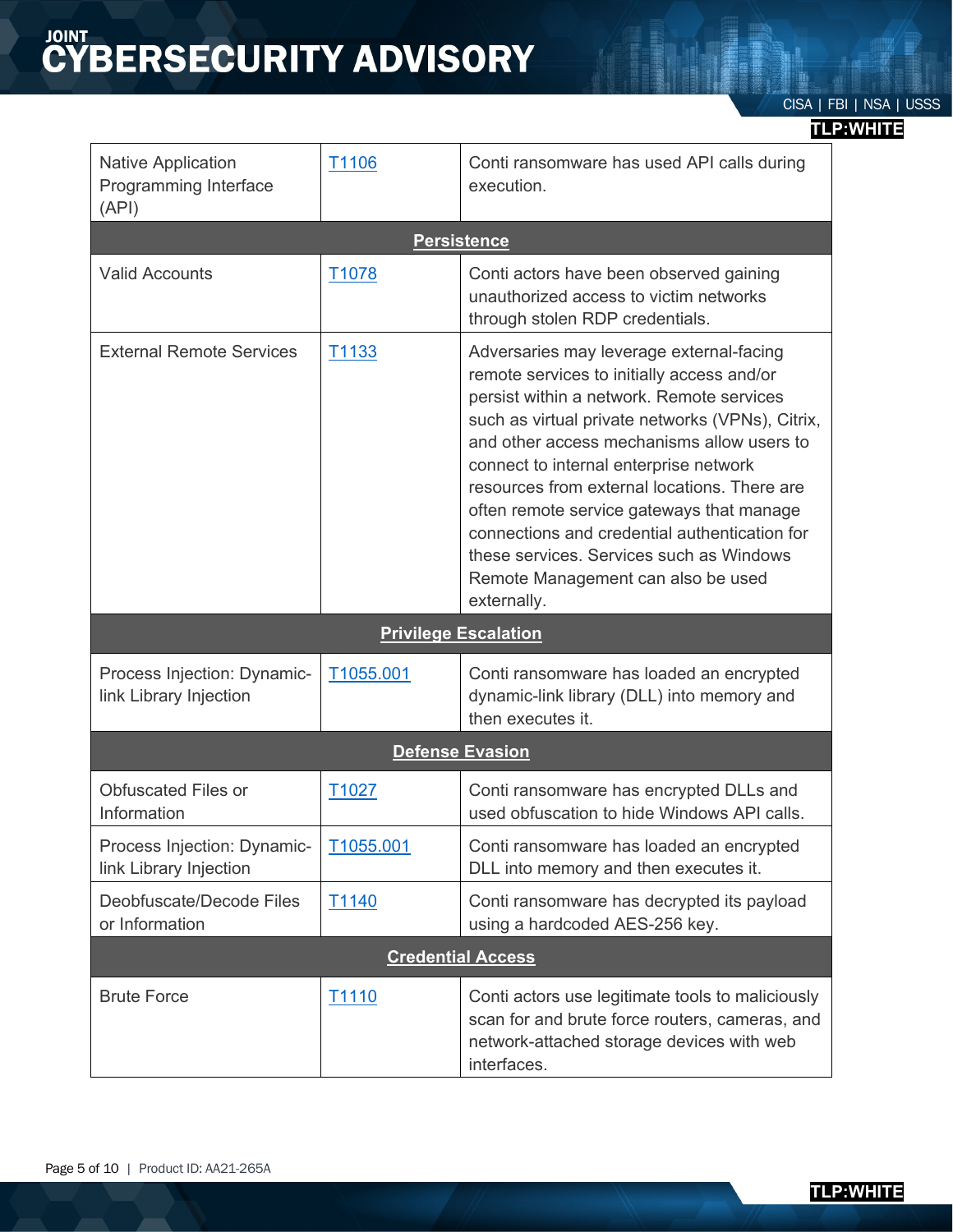# **CYBERSECURITY ADVISORY**

### **TLP:WHITE**

| <b>Steal or Forge Kerberos</b><br><b>Tickets: Kerberoasting</b>      | T1558.003         | Conti actors use Kerberos attacks to attempt<br>to get the Admin hash.                                                                                                                                                                                                                                                        |  |
|----------------------------------------------------------------------|-------------------|-------------------------------------------------------------------------------------------------------------------------------------------------------------------------------------------------------------------------------------------------------------------------------------------------------------------------------|--|
|                                                                      |                   | <b>Discovery</b>                                                                                                                                                                                                                                                                                                              |  |
| <b>System Network</b><br><b>Configuration Discovery</b>              | T1016             | Conti ransomware can retrieve the ARP cache<br>from the local system by using the<br>GetIpNetTable() API call and check to<br>ensure IP addresses it connects to are for<br>local, non-internet systems.                                                                                                                      |  |
| <b>System Network</b><br><b>Connections Discovery</b>                | T <sub>1049</sub> | Conti ransomware can enumerate routine<br>network connections from a compromised<br>host.                                                                                                                                                                                                                                     |  |
| <b>Process Discovery</b>                                             | T <sub>1057</sub> | Conti ransomware can enumerate through all<br>open processes to search for any that have<br>the string sq1 in their process name.                                                                                                                                                                                             |  |
| File and Directory<br><b>Discovery</b>                               | T1083             | Conti ransomware can discover files on a local<br>system.                                                                                                                                                                                                                                                                     |  |
| <b>Network Share Discovery</b>                                       | T1135             | Conti ransomware can enumerate remote<br>open server message block (SMB) network<br>shares using NetShareEnum().                                                                                                                                                                                                              |  |
|                                                                      |                   | <b>Lateral Movement</b>                                                                                                                                                                                                                                                                                                       |  |
| <b>Remote Services:</b><br><b>SMB/Windows Admin</b><br><b>Shares</b> | T1021.002         | Conti ransomware can spread via SMB and<br>encrypts files on different hosts, potentially<br>compromising an entire network.                                                                                                                                                                                                  |  |
| <b>Taint Shared Content</b>                                          | T1080             | Conti ransomware can spread itself by<br>infecting other remote machines via network<br>shared drives.                                                                                                                                                                                                                        |  |
| <b>Impact</b>                                                        |                   |                                                                                                                                                                                                                                                                                                                               |  |
| Data Encrypted for Impact                                            | T <sub>1486</sub> | Conti ransomware can use<br>CreateIoCompletionPort(),<br>PostQueuedCompletionStatus(), and<br>GetQueuedCompletionPort() to rapidly<br>encrypt files, excluding those with the<br>extensions of .exe, .dll, and . lnk. It has<br>used a different AES-256 encryption key per<br>file with a bundled RAS-4096 public encryption |  |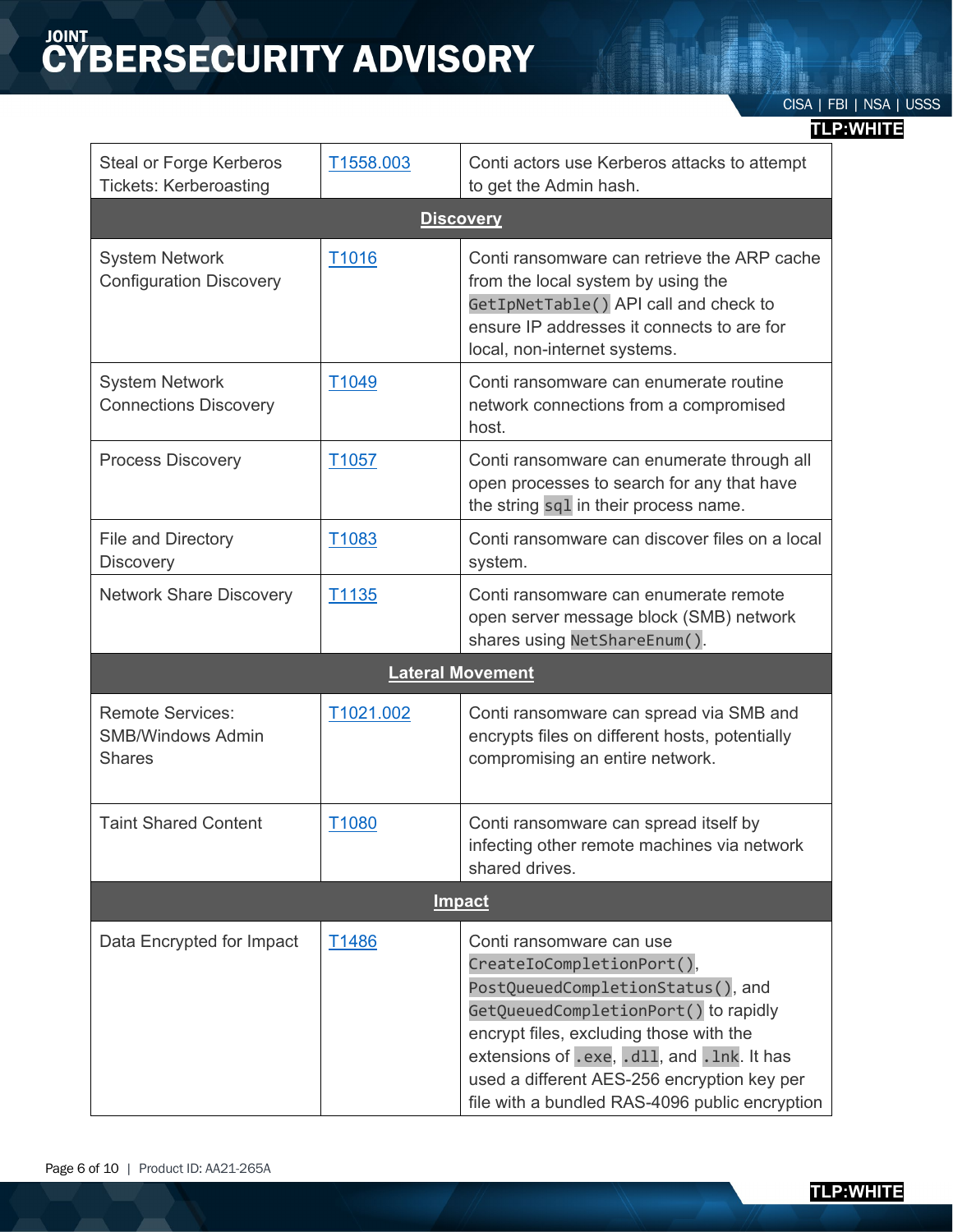### **TLP:WHITE**

|                         |       | key that is unique for each victim. Conti<br>ransomware can use "Windows Restart<br>Manager" to ensure files are unlocked and<br>open for encryption. |
|-------------------------|-------|-------------------------------------------------------------------------------------------------------------------------------------------------------|
| <b>Service Stop</b>     | T1489 | Conti ransomware can stop up to 146<br>Windows services related to security, backup,<br>database, and email solutions through the use<br>of net stop. |
| Inhibit System Recovery | T1490 | Conti ransomware can delete Windows<br>Volume Shadow Copies using vssadmin.                                                                           |

### MITIGATIONS

CISA, FBI, and NSA recommend that network defenders apply the following mitigations to reduce the risk of compromise by Conti ransomware attacks.

Use multifactor authentication.

• Require [multifactor authentication](https://media.defense.gov/2020/Sep/22/2002502665/-1/-1/0/Multifactor_Authentication_Solutions_UOO17091520_V1.1%20-%20Copy.PDF) to remotely access networks from external sources.

Implement network segmentation and filter traffic.

- Implement and ensure robust network segmentation between networks and functions to reduce the spread of the ransomware. Define a demilitarized zone that eliminates unregulated communication between networks.
- Filter network traffic to prohibit ingress and egress communications with known malicious IP addresses.
- Enable strong spam filters to prevent phishing emails from reaching end users. Implement a user training program to discourage users from visiting malicious websites or opening malicious attachments. Filter emails containing executable files to prevent them from reaching end users.
- Implement a URL blocklist and/or allowlist to prevent users from accessing malicious websites.

Scan for vulnerabilities and keep software updated.

- Set antivirus/antimalware programs to conduct regular scans of network assets using up-todate signatures.
- Upgrade software and operating systems, applications, and firmware on network assets in a timely manner. Consider using a centralized patch management system.

Remove unnecessary applications and apply controls.

• Remove any application not deemed necessary for day-to-day operations. Conti threat actors leverage legitimate applications—such as remote monitoring and management software and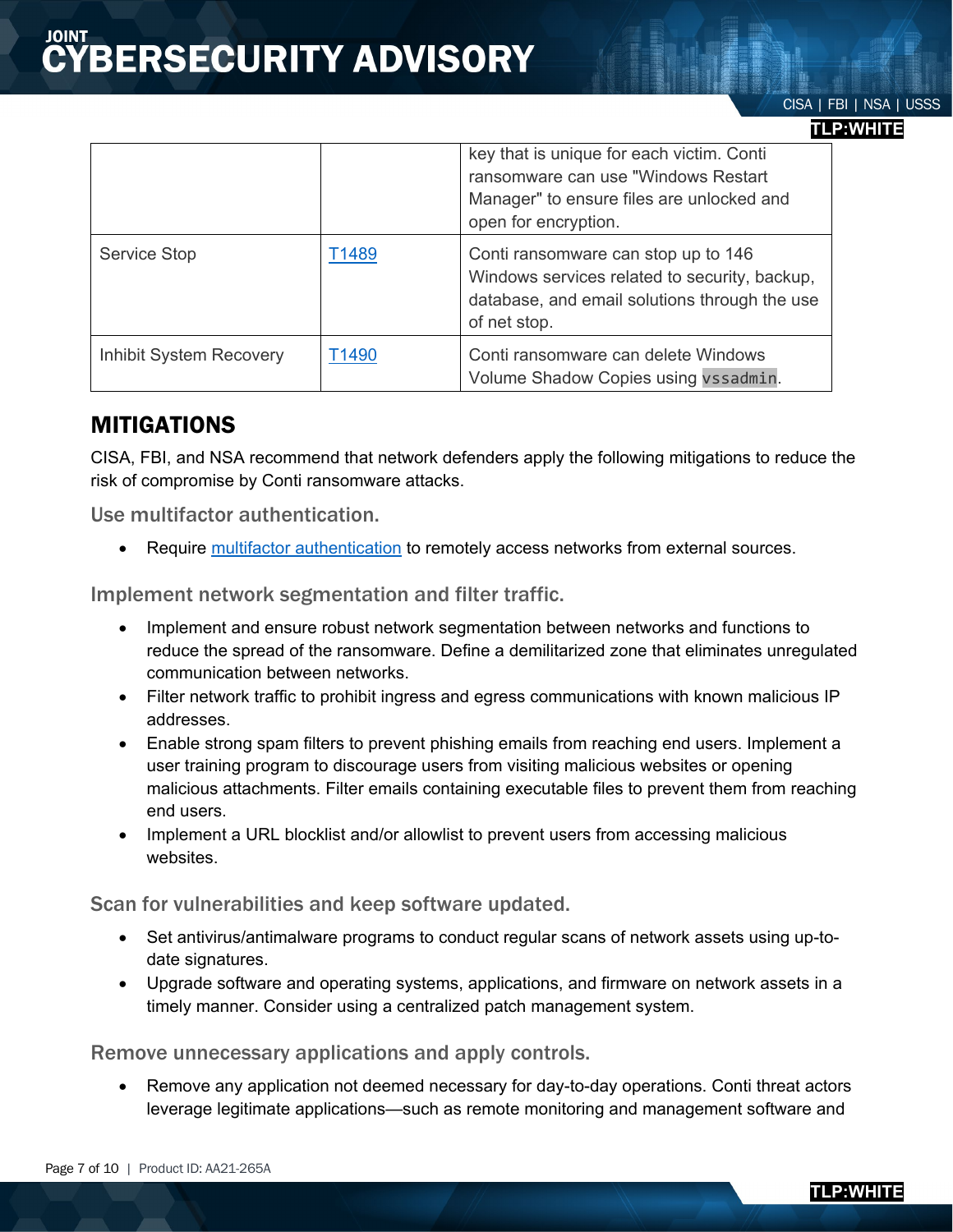### **BERSECURITY ADVISORY**

### CISA | FBI | NSA | USSS

#### **TLP:WHITE**

remote desktop software applications—to aid in the malicious exploitation of an organization's enterprise.

- Investigate any unauthorized software, particularly remote desktop or remote monitoring and management software.
- Implement application allowlisting, which only allows systems to execute programs known and permitted by the organization's security policy. Implement software restriction policies (SRPs) or other controls to prevent programs from executing from common ransomware locations, such as temporary folders supporting popular internet browsers or compression/decompression programs.
- Implement execution prevention by disabling macro scripts from Microsoft Office files transmitted via email. Consider using Office Viewer software to open Microsoft Office files transmitted via email instead of full Microsoft Office suite applications.
- See the joint Alert, [Publicly Available Tools Seen in Cyber Incidents Worldwide—](https://us-cert.cisa.gov/ncas/alerts/AA18-284A)developed by CISA and the cybersecurity authorities of Australia, Canada, New Zealand, and the United Kingdom—for guidance on detection and protection against malicious use of publicly available tools.

Implement endpoint and detection response tools.

• Endpoint and detection response tools allow a high degree of visibility into the security status of endpoints and can help effectively protect against malicious cyber actors.

Limit access to resources over the network, especially by restricting RDP.

• After assessing risks, if RDP is deemed operationally necessary, restrict the originating sources and require multifactor authentication*.*

Secure user accounts.

- Regularly audit administrative user accounts and configure access controls under the principles of least privilege and separation of duties.
- Regularly audit logs to ensure new accounts are legitimate users.

Review CISA's [APTs Targeting IT Service Provider Customers](https://us-cert.cisa.gov/APTs-Targeting-IT-Service-Provider-Customers) guidance for additional mitigations specific to IT Service Providers and their customers.

Use the Ransomware Response Checklist in case of infection.

If a ransomware incident occurs at your organization, CISA, FBI, and NSA recommend the following actions:

- **Follow the Ransomware Response Checklist** on p. 11 of the [CISA-Multi-State Information](https://www.cisa.gov/sites/default/files/publications/CISA_MS-ISAC_Ransomware%20Guide_S508C_.pdf)  [Sharing and Analysis Center \(MS-ISAC\) Joint Ransomware Guide.](https://www.cisa.gov/sites/default/files/publications/CISA_MS-ISAC_Ransomware%20Guide_S508C_.pdf)
- **Scan your backups.** If possible, scan your backup data with an antivirus program to check that it is free of malware.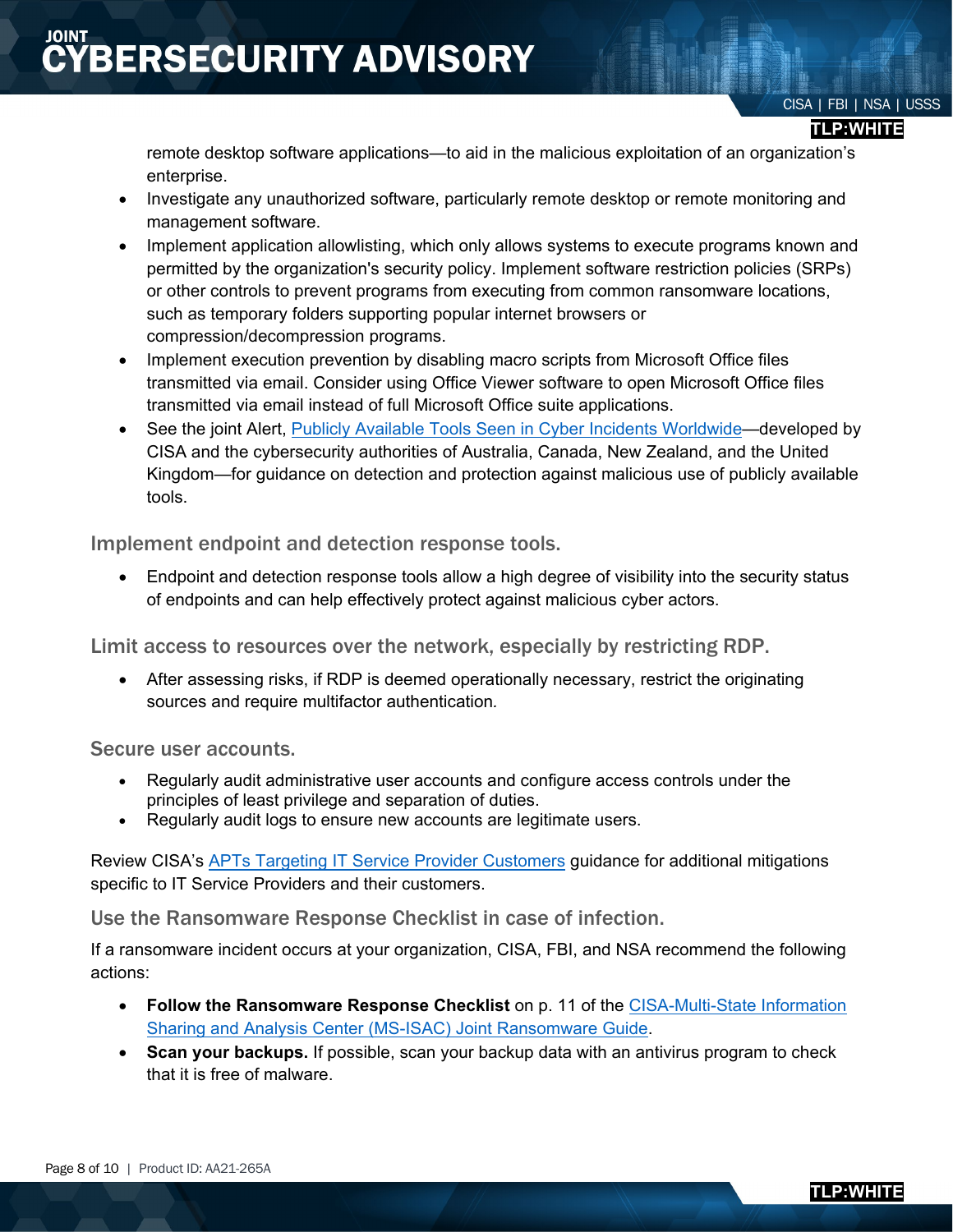### **BERSECURITY ADVISORY**

- **Report incidents immediately** to CISA at [https://us-cert.cisa.gov/report,](https://us-cert.cisa.gov/report) a [local FBI](https://www.fbi.gov/contact-us/field-offices) Field [Office,](https://www.fbi.gov/contact-us/field-offices) or [U.S. Secret Service Field Office.](http://www.secretservice.gov/contact/field-offices/)
- **Apply incident response best practices** found in the joint Advisory, [Technical Approaches](https://us-cert.cisa.gov/ncas/alerts/aa20-245a)  [to Uncovering and Remediating Malicious Activity,](https://us-cert.cisa.gov/ncas/alerts/aa20-245a) developed by CISA and the cybersecurity authorities of Australia, Canada, New Zealand, and the United Kingdom.

CISA, FBI, and NSA strongly discourage paying a ransom to criminal actors. Paying a ransom may embolden adversaries to target additional organizations, encourage other criminal actors to engage in the distribution of ransomware, and/or may fund illicit activities. Paying the ransom also does not guarantee that a victim's files will be recovered.

### ADDITIONAL RESOURCES

- The Digital Forensics, Incident Response (DFIR) Report: BazarLoader to Conti Ransomware in 32 Hours (September 2021): [https://thedfirreport.com/2021/09/13/bazarloader-to-conti](https://thedfirreport.com/2021/09/13/bazarloader-to-conti-ransomware-in-32-hours/)[ransomware-in-32-hours/](https://thedfirreport.com/2021/09/13/bazarloader-to-conti-ransomware-in-32-hours/)
- NSA Cybersecurity Information Sheet: Transition to Multi-Factor Authentication (August 2019): [https://media.defense.gov/2019/Sep/09/2002180346/-1/-1/0/Transition%20to%20Multi](https://media.defense.gov/2019/Sep/09/2002180346/-1/-1/0/Transition%20to%20Multi-factor%20Authentication%20-%20Copy.pdf)[factor%20Authentication%20-%20Copy.pdf](https://media.defense.gov/2019/Sep/09/2002180346/-1/-1/0/Transition%20to%20Multi-factor%20Authentication%20-%20Copy.pdf)
- NSA Cybersecurity Information Sheet: Segment Networks and Deploy Application-Aware Defenses (September 2019): [https://media.defense.gov/2019/Sep/09/2002180325/-1/-](https://media.defense.gov/2019/Sep/09/2002180325/-1/-1/0/Segment%20Networks%20and%20Deploy%20Application%20Aware%20Defenses%20-%20Copy.pdf) [1/0/Segment%20Networks%20and%20Deploy%20Application%20Aware%20Defenses%20-](https://media.defense.gov/2019/Sep/09/2002180325/-1/-1/0/Segment%20Networks%20and%20Deploy%20Application%20Aware%20Defenses%20-%20Copy.pdf) [%20Copy.pdf](https://media.defense.gov/2019/Sep/09/2002180325/-1/-1/0/Segment%20Networks%20and%20Deploy%20Application%20Aware%20Defenses%20-%20Copy.pdf)
- NSA Cybersecurity Information Sheet: Hardening Network Devices (August 2020): [https://media.defense.gov/2020/Aug/18/2002479461/-1/-](https://media.defense.gov/2020/Aug/18/2002479461/-1/-1/0/HARDENING_NETWORK_DEVICES.PDF) [1/0/HARDENING\\_NETWORK\\_DEVICES.PDF](https://media.defense.gov/2020/Aug/18/2002479461/-1/-1/0/HARDENING_NETWORK_DEVICES.PDF)

### Free Cyber Hygiene Services

CISA offers a range of no-cost [cyber hygiene services](https://www.cisa.gov/cyber-hygiene-services) to help organizations assess, identify, and reduce their exposure to threats, including ransomware. By requesting these services, organizations of any size could find ways to reduce their risk and mitigate attack vectors.

### StopRansomware.gov

The [StopRansomware.gov](https://www.cisa.gov/stopransomware) webpage is an interagency resource that provides guidance on ransomware protection, detection, and response. This includes ransomware alerts, reports, and resources from CISA and other federal partners, including:

- CISA and MS-ISAC: [Joint Ransomware Guide](https://www.cisa.gov/sites/default/files/publications/CISA_MS-ISAC_Ransomware%20Guide_S508C.pdf)
- CISA Insights: [Ransomware Outbreak](https://www.cisa.gov/blog/2019/08/21/cisa-insights-ransomware-outbreak-0)
- CISA Webinar: [Combating Ransomware](https://www.youtube.com/watch?v=D8kC07tu27A)

Rewards for Justice Reporting